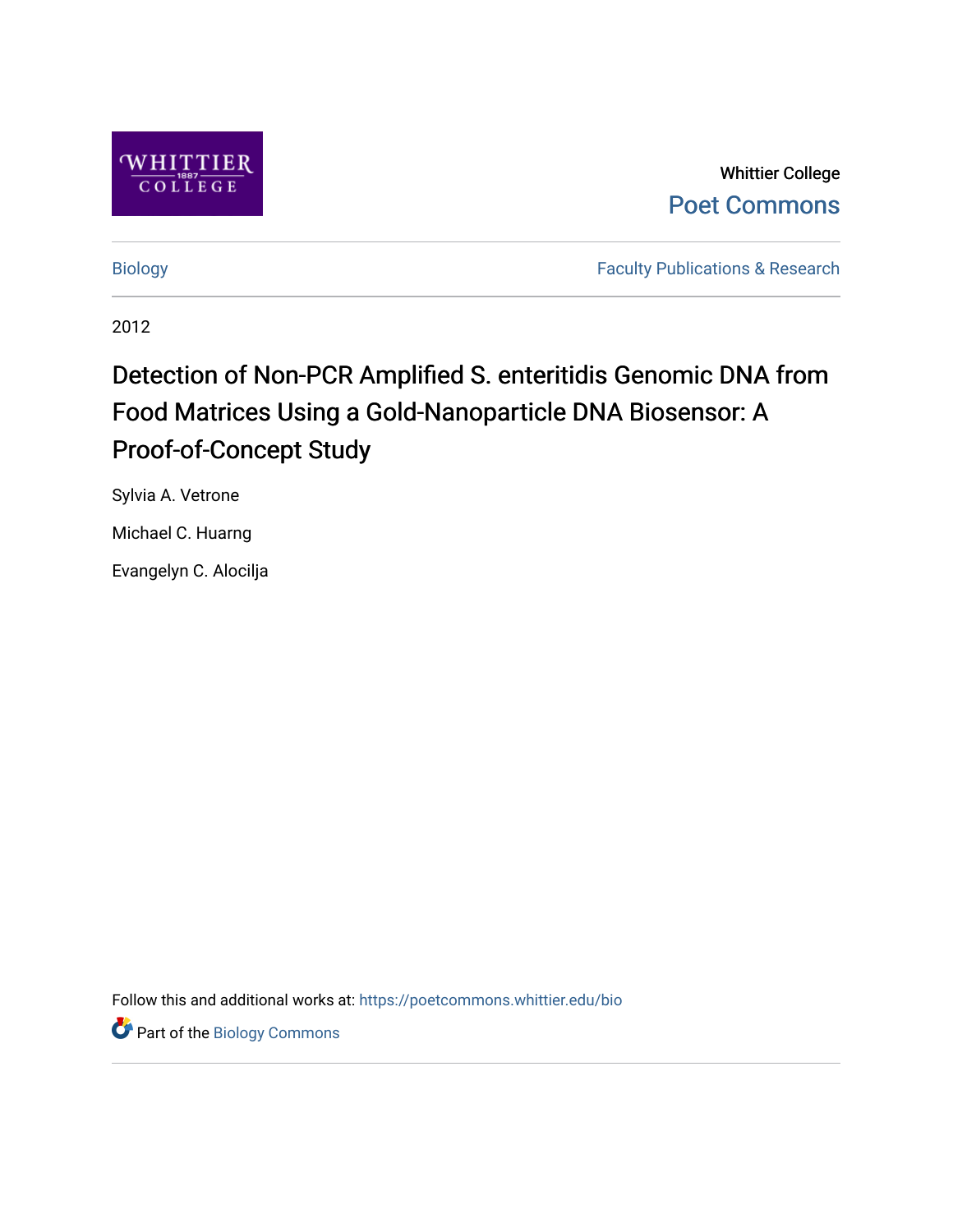#### **OPEN ACCESS**

*sensors* **ISSN 1424-8220**  www.mdpi.com/journal/sensors

*Article* 

# **Detection of Non-PCR Amplified** *S. enteritidis* **Genomic DNA from Food Matrices Using a Gold-Nanoparticle DNA Biosensor: A Proof-of-Concept Study**

**Sylvia A. Vetrone 1 , Michael C. Huarng 2 and Evangelyn C. Alocilja 2,\***

- 1 Department of Biology, Whittier College, 13406 E. Philadelphia St., Whittier, CA 90608, USA; E-Mail: svetrone@whittier.edu
- 2 Department of Biosystems and Agricultural Engineering, 213 Farrall Hall, Michigan State University, East Lansing, MI 48824, USA
- **\*** Author to whom correspondence should be addressed; E-Mail: alocilja@msu.edu; Tel.: +1-517-355-0083; Fax: +1-517-432-2892.

*Received: 4 June 2012; in revised form: 27 July 2012 / Accepted: 31 July 2012 / Published: 2 August 2012* 

**Abstract:** Bacterial pathogens pose an increasing food safety and bioterrorism concern. Current DNA detection methods utilizing sensitive nanotechnology and biosensors have shown excellent detection, but require expensive and time-consuming polymerase chain reaction (PCR) to amplify DNA targets; thus, a faster, more economical method is still essential. In this *proof-of-concept* study, we investigated the ability of a gold nanoparticle-DNA (AuNP-DNA) biosensor to detect non-PCR amplified genomic *Salmonella enterica* serovar Enteritidis (*S. enteritidis*) DNA, from pure or mixed bacterial culture and spiked liquid matrices. Non-PCR amplified DNA was hybridized into sandwich-like structures (magnetic nanoparticles/DNA/AuNPs) and analyzed through detection of gold voltammetric peaks using differential pulse voltammetry. Our preliminary data indicate that non-PCR amplified genomic DNA can be detected at a concentration as low as 100 ng/mL from bacterial cultures and spiked liquid matrices, similar to reported PCR amplified detection levels. These findings also suggest that AuNP-DNA biosensors are a first step towards a viable detection method of bacterial pathogens, in particular, for resource-limited settings, such as field-based or economically limited conditions. Future efforts will focus on further optimization of the DNA extraction method and AuNPbiosensors, to increase sensitivity at lower DNA target concentrations from food matrices comparable to PCR amplified DNA detection strategies.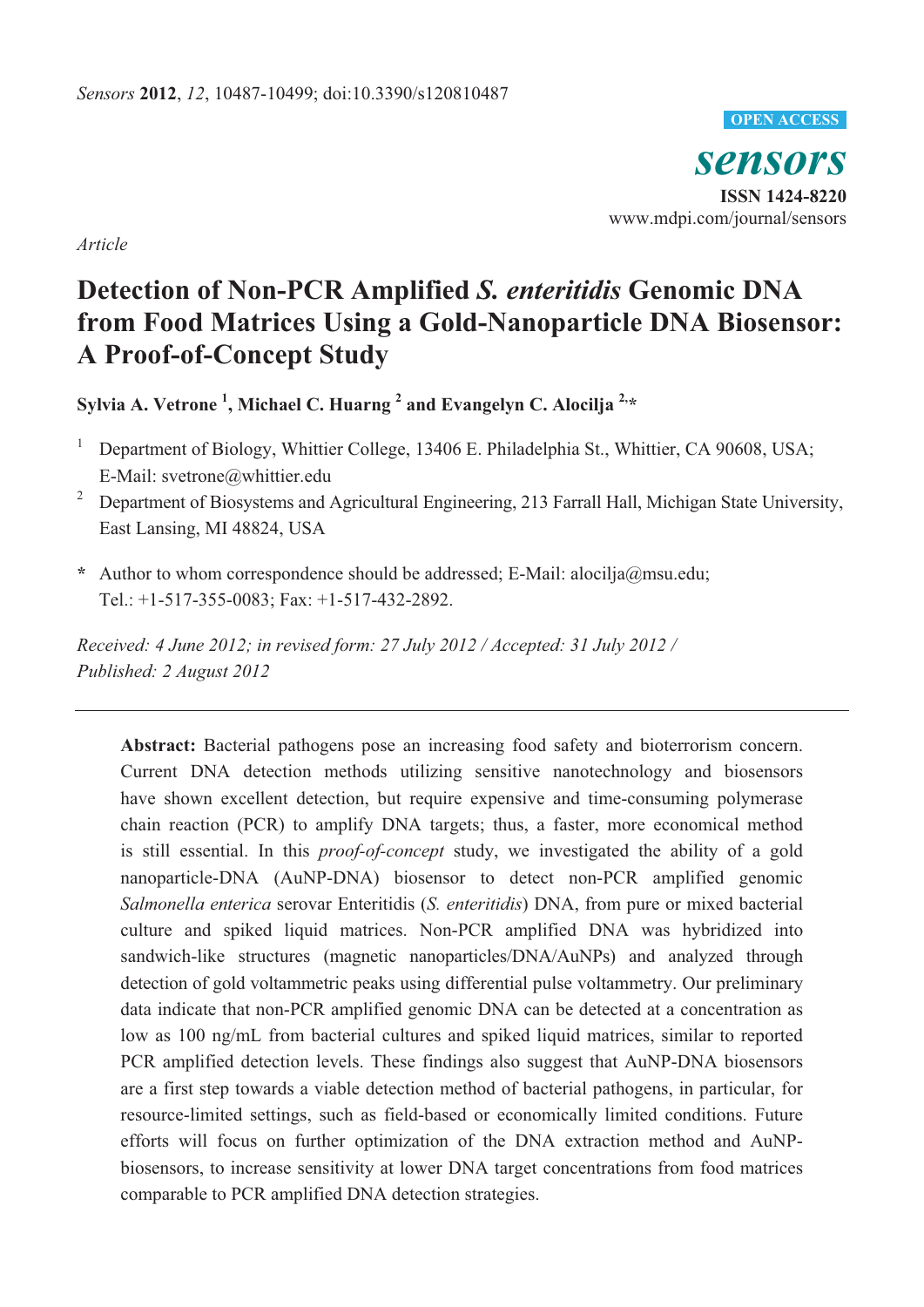**Keywords:** biosensor; gold-nanoparticles; DNA probe; genomic DNA; food matrix

#### **1. Introduction**

The 2001 distribution of *Bacillus anthracis* (*B. anthracis*) through the United States postal system, which resulted in 22 cases of anthrax exposure and five deaths, brought much needed awareness to the significant effect of bacterial pathogens on public health [1]. Bioterrorism became a reality and identified critical needs in prevention, protection, and mitigation for homeland security, especially within the areas of food, water, and agricultural safety. To date, there are multiple commercially available methods for the detection of pathogenic agents, although none adequately comply with governmental food safety standards [2]. In addition, many of these methods utilize expensive reagents and equipment, and require a lengthy turn around period, as they often necessitate long incubation or detection times over a period of days [3,4]. Toward this end, much attention has been directed to the development of rapid, sensitive, low cost, portable biosensors for the biological detection of pathogens, such as those incorporating the use of nanoparticles for DNA detection [5–16]. Specifically, these analytical devices integrate a biological sensing element with a transducer to quantify a biological event, such as the presence of pathogenic microorganisms within a liquid or solid matrix, into an electrical output. The detection relies on the immobilization of single stranded DNA (ssDNA) probes that are complementary and specific for a DNA sequence of the pathogenic target, on two separate surfaces: magnetic nanoparticles (MNPs) and gold nanoparticles (AuNPs) (Figure 1). MNPs are used to extract the DNA target from the sample while AuNPs are used to report the sandwich hybridization. AuNPs are used here because of their ease of production and functionalization [17,18]. The nanoparticles conjugated with ssDNA probes specific for the pathogenic target of interest are then hybridized with the DNA test sample, isolated using magnetic separation, and detected through electrochemical analysis [16,19–21]. While biosensors using this detection strategy have been shown to detect specific DNA fragments from various pathogens [22–24], many of these biosensors have only been tested for the detection of purified and polymerase chain reaction (PCR) amplified DNA targets (DNAt), and not from genomic DNAt extracted from pure bacterial samples or contaminated food matrices. Similar to some of the limitations of commercially available detection strategies, PCR is often criticized for its complex, expensive, time-consuming, and labor-intensive procedure requirements. Consequently, the need of PCR for biosensor detection of pathogenic DNAt is greatly restrictive for both field-based and resource limited settings, resulting in the increased need for a PCR-independent biosensor detection methods.

In this *proof-of-concept* study, we investigated the ability of a AuNP-DNA biosensor to detect non-PCR amplified genomic *Salmonella enterica* serovar Enteritidis (*S. enteritidis*) DNAt, as this *Salmonella* species is most frequently reported as the cause of foodborne illnesses in the United States [25]. Specifically, we designed ssDNA probes specific for the DNA insertion element (*Iel*) of *S. enteritidis*, and functionalized/conjugated them onto MNPs and AuNPs. The *S. enteritidis* DNA used as DNAt was directly extracted from pure culture, mixed culture, and contaminated liquid food matrix, and then directly hybridized into sandwich-like structures consisting of MNPs/genomic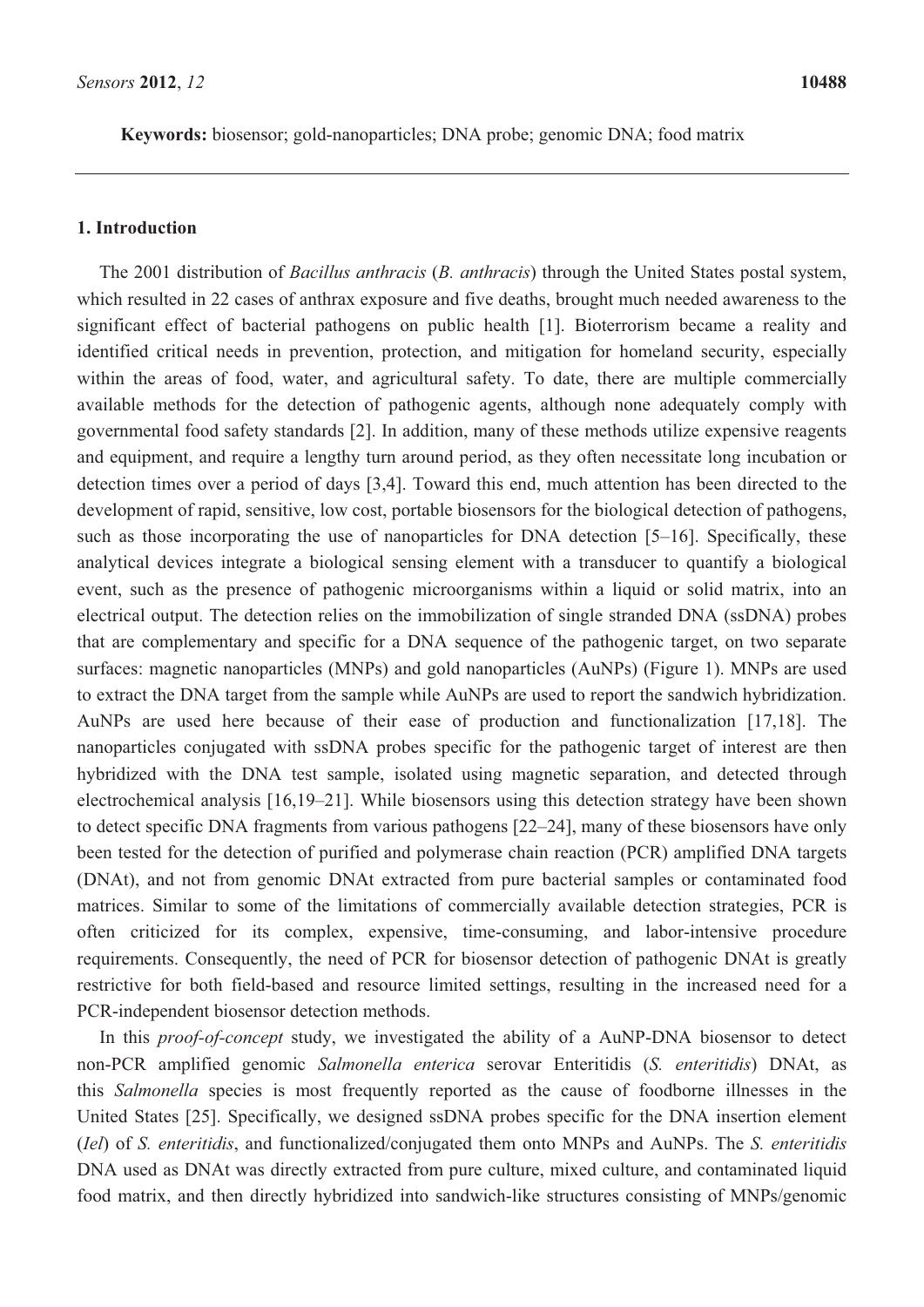DNAt/AuNPs (Figure 1). Sandwich structures were analyzed for the presence of the non-PCR amplified genomic DNAt through the direct electrochemical detection of gold voltammetric peaks using differential pulse voltammetry (DPV).

**Figure 1.** Schematic of AuNP-DNAt-MNP sandwich structure. (**A**) The presence of specific DNAt (red wavy bar) will covalently bind with DNAt specific probes (black wavy lines) on AuNP (red Au labeled bead) and the MNP (grey M labeled bead), allowing the collection of AuNP. (**B**) Absence of specific DNAt will lead to the failure of AuNP collection (image used with permission from Michael J. Anderson at Michigan State University, 2012).



# **2. Materials and Methods**

### *2.1. Preparation of Gold Nanoparticles (AuNPs)*

Gold nanoparticles were synthesized by a chemical reduction method as published by Hill and Mirkin [26]. Briefly, 1 mM hydrogen tetrachloroaurate (III) trihydrate was prepared with pure type I water. The gold solution was then covered and heated for 15 min, during which 38.8 mM sodium citrate was added, resulting in a color change from yellow to clear, to black, to purple and finally deep red. The solution was then allowed to cool and stored at room temperature until needed.

# *2.2. DNA and Oligonucleotide Target Probes for AuNPs, MNPs, and PCR Amplified Target DNA*

All oligonucleotides were synthesized by Integrated DNA Technologies Inc. (Coralville, IA, USA) as previously published [15]. In this study, PCR amplified complementary DNA targets were used for comparison or as negative controls. The creation of the PCR amplified DNAt positive control and the ssDNA probes for *S. enteritidis* were established by designing primers against the *insertion element* (*Iel*) gene of *S. enteritidis*, to ensure specificity to our *S. enteritidis* DNAt and decrease non-specific hybridization to non-*S. enteritidis* DNAt [27]. The following nucleotide sequences were used to create the ssDNA probes specific for *S. enteritidis* to be conjugated onto the magnetic and gold nanoparticles: ssDNA probe on Au-NPs: 5'-AATATGCTGCCTACTGCCCTACGCTT-SH-3' (position: 919~944), ssDNA probe on MNPs: 5'-SH-TTTATGTAGTCCTGTATCTTCGCCGT-3' (position: 661~686). From isolated *S. enteritidis* genomic DNA, we created a PCR amplified DNAt positive control using the following two primers: forward primer: 5'-CTAACAGGCGCAT ACGATCTGACA-3' and reverse primer: 5'-TACGCATAGCGATCTCCTTCGTTG-3'. The creation of the PCR amplified non-specific DNAt (NS-DNA) used as negative control was made from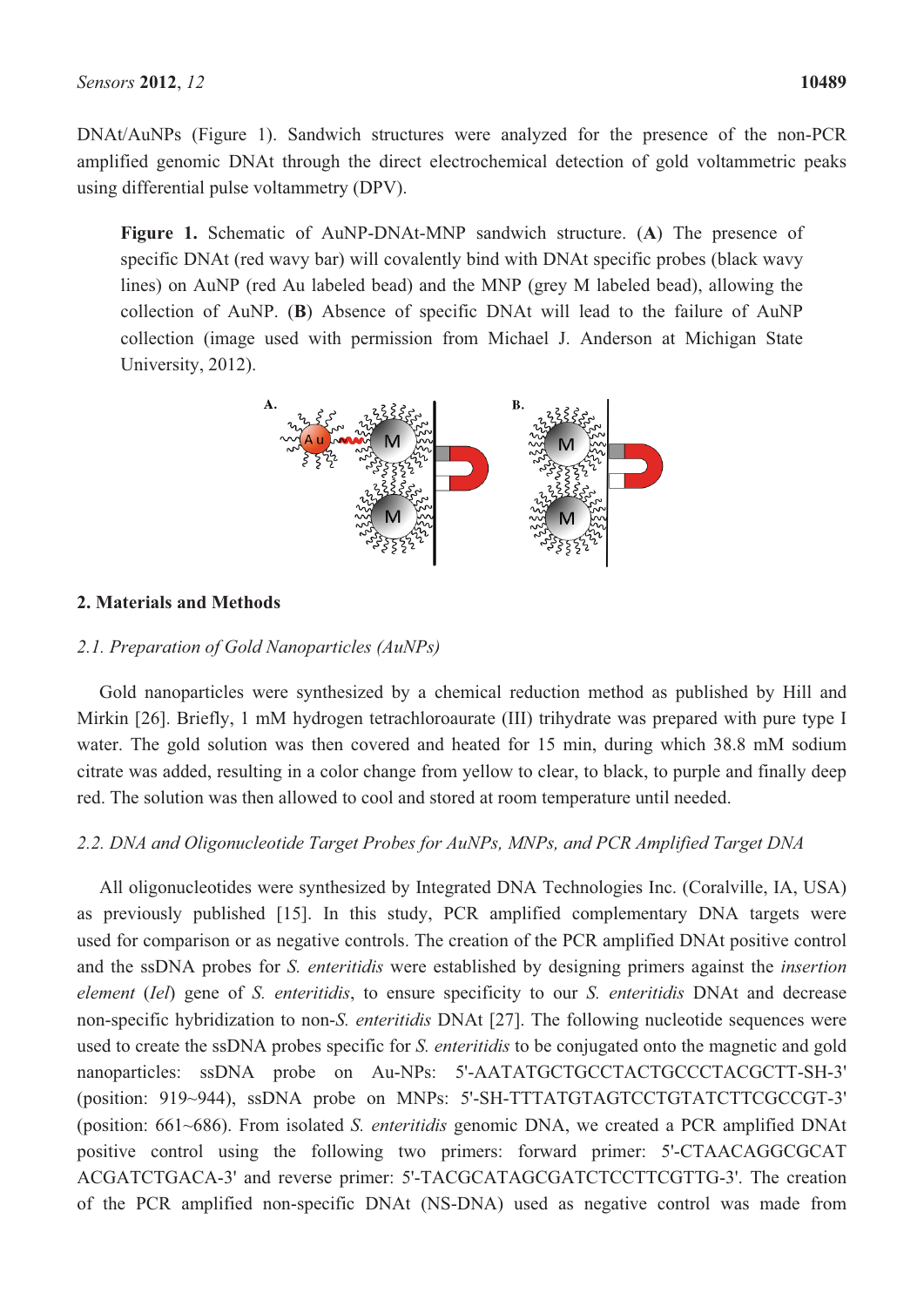isolated *Bacillus anthracis (B. anthracis)* genomic DNA, and used at a concentration of 0.1 ng/μL (100 ng/mL). *B anthracis* primers were designed against the *pagA* gene (accession number, M22589) using the following two primers: forward primer: 5'-AAAATGGAAGAFTGAGGGTG-3' and reverse primer: 5'-CCGCCTTTCTACCAGATTTA-3'.

#### *2.3. Detection of Pathogenic Target DNA via Hybridization with Functionalized AuNPs and MNPs*

Functionalization of AuNPs and MNPs were executed as previously published [15]. Hybridization of DNAt samples was also executed as previously published [15]. In summary, extracted non-PCR amplified genomic DNAt (diluted to concentrations of 0.1 ng/ $\mu$ L, 1 ng/ $\mu$ L, and 3 ng/ $\mu$ L), PCR amplified DNAt, PCR amplified NS-DNA (negative control,  $0.1 \text{ ng/}\mu\text{L}$ ) or  $H_2O$  (blank), were denatured at 95 °C for 10 min with a thermocycler (Mastercycle *personal*, Eppendorf, Hamburg, Germany). Each denatured sample was mixed with functionalized MNPs and assay buffer and incubated at 45 °C for 1 h on a rotor shaker (model HS-101, Amerex Instruments, Inc., Lafayette, CA, USA). Following the incubation, MNP-DNAt complexes were washed and resuspended with assay buffer, and functionalized AuNPs were added. The mixtures were incubated at 45 °C for 2 h with constant rotation. Next, the hybridized sandwiched samples (AuNPs-DNAt-MNPs) were washed and resuspended with assay buffer, transferred to screen-printed carbon electrodes (SPCEs, Gwent Electronic Materials, Ltd., Pontypool, UK) , and dried for 30 min at room temperature. Once dry, 1 M HCl was added directly to all SPCEs to dissolve the AuNPs and generate  $Au^{3+}$  ions. DPV was performed using a desktop potentiostat (Potentiostat/galvanostat model 263A, Princeton Applied Research, Oak Ridge, TN, USA) from 1.25 V to 0.0 V (with a step potential of 10 mV, modulation amplitude of 50 mV, and scan rate of 33.5 mV/s) to generate voltammograms produced by the reduced gold ions on the SPCE. A SPCE containing only HCl was used for establishing the baseline background noise. For each sample tested (control or experimental), two samples (duplicates) were made and assayed to garner an average DVP readout per sample.

### *2.4. Bacterial Strain Culturing and Liquid Food Matrix Spiking*

All bacterial cultures were obtained from the Michigan State University Food Safety and Toxicology Center. Individual pure bacterial cultures (PBC) of *Salmonella enterica* serovar Enteritidis (*S. enteritidis,* strain S-64)*, Shigella boydii* (*S. boydii*), and *Escherichia coli* (*E. coli* O157:H7) were grown in Lysogeny broth (LB) overnight at 37 °C with gentle shaking. The next day, a serial dilution of each primary culture was prepared creating four concentrations estimated at  $1.0^4$  cfu/mL,  $1.0^5$  cfu/mL,  $1.0^6$  cfu/mL, and  $1.0^8$  cfu/mL (cfu, colony forming units). From these dilutions, 1.0 mL of these samples were: (1) taken for direct DNA extraction or (2) directly used to contaminate/spike 9 mL of liquid food matrix (basic =  $2\%$  milk or acidic =  $100\%$  orange juice). The contaminated liquid food matrix samples were allowed to incubate at room temperature for 15 min and then 1.0 mL of each contaminated sample was used for DNA extraction. To create a mixed bacterial culture (MBC), 1.0 mL of each PBC (*S. enteritidis*, *S. boydii*, and *E. coli*) at a concentration of 105 cfu/mL, were mixed together and a volume of 1.0 mL of that mixture was used directly for DNA extraction or to contaminate/spike 9 mL of liquid food matrix.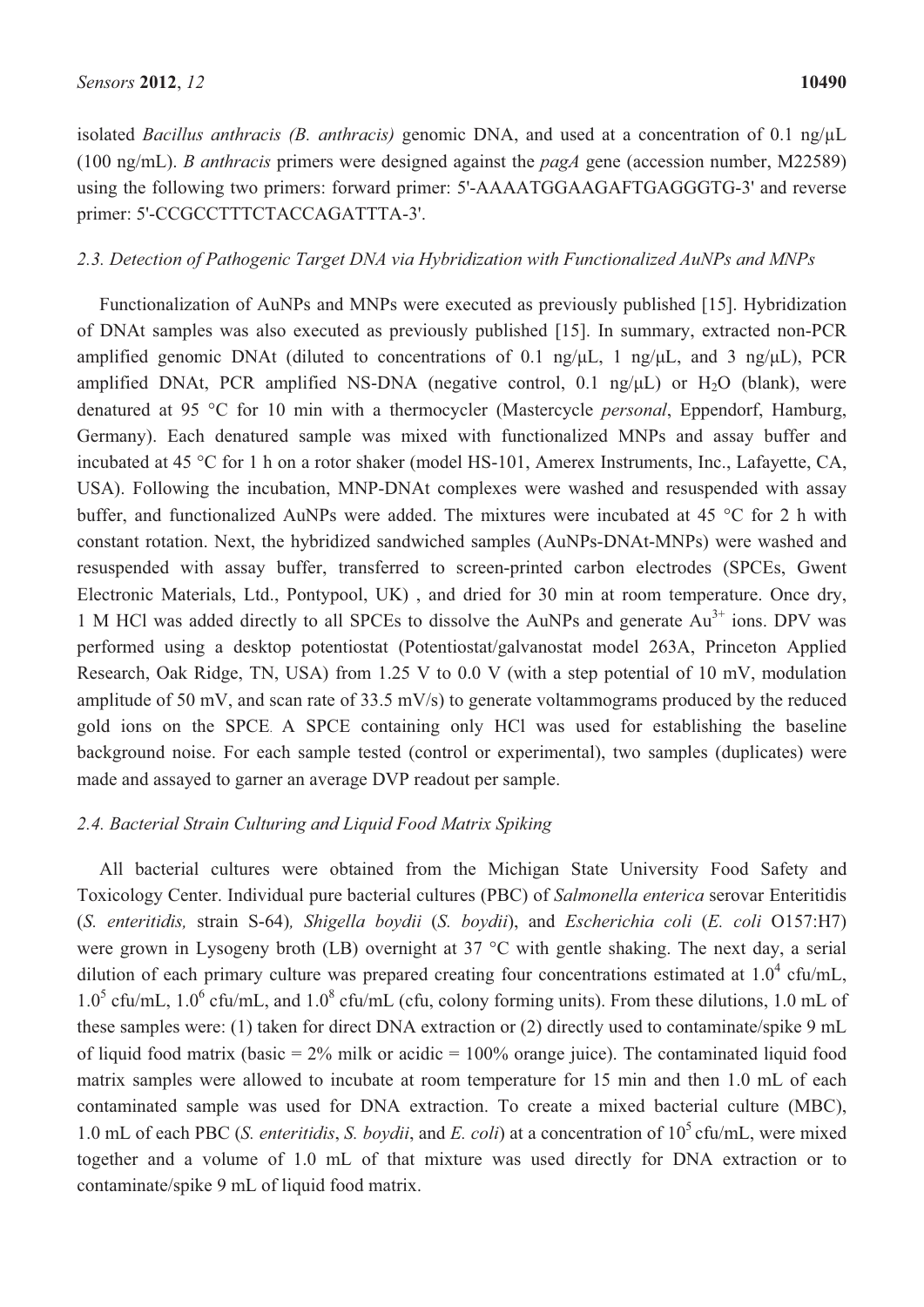#### *2.5. DNA Extraction from Pure Culture, Mixed Bacterial Culture, and Bacterial-Spiked Food Matrix*

Two DNA extraction methods were used in this study, TRIzol® (# 15596-018, Life Technologies Corp., Grand Island, NY, USA) and phenol/ethanol [28]. Quantification and purity of isolated DNA samples were assessed using the NanoDrop 1000 Spectrophotometer (Thermo Scientific, Ashville, NC, USA).

*TRIzol® extraction:* DNA samples extracted using TRIzol® were performed according to the manufacturer's instructions. Briefly, 1.0 mL of bacterial culture (PBC or MBC) or liquid food matrix contaminated/spiked with bacterial culture was centrifuged at 13,000 g for 10 min at 4 °C. Supernatants were discarded, pellets resuspended in 1.0 mL of TRIzol®, quickly vortexed, and incubated at room temperature for 5 min. Next, 200 µL of chloroform was added, shaken vigorously by hand for 15 s, and incubated at room temperature for 3 min. Samples were centrifuged at 12,000 g for 15 min at 4  $\degree$ C, the upper aqueous (RNA) supernatant was discarded. Next, 300 µL of 100% ethanol was added to the samples, mixed by inversion, and incubated for 3 min at room temperature. Samples were then centrifuged at 2,000 g for 5 min at 4  $\degree$ C, the phenol-ethanol supernatant was discarded, and pellets were washed twice with 1.0 mL of 0.1 M sodium citrate in 10% ethanol by incubating for 30 min at room temperature followed by spinning down at 2,000 g for 5 min at 4 °C. All samples were then resuspended in 1.5 mL of 75% ethanol and incubated at room temperature for 20 min, mixing intermittently, followed by centrifugation at 2,000 g for 5 min at 4 °C. Pellets were then allowed to air-dry for 15 min, and resuspended in 300  $\mu$ L of 8 mM sodium hydroxide (NaOH) followed by a final centrifugation at  $12,000$  g for 10 min at 4 °C. The supernatants were then transferred into new tubes and stored at 4 °C until needed.

*Phenol/Ethanol Extraction:* DNA samples isolated using the standard Phenol/ethanol method was performed as previously published [28]. Briefly, 1.0 mL of the MBC or liquid food matrix spiked with MBC was centrifuged at 13,000 g for 10 min at 4 °C. The supernatant was then discarded and the pellet was resuspended in 500 µL of TE Buffer (5.0 mL of 1 M Tris pH 8.0, 1.0 mL of 0.5 M EDTA pH 8.0 in 494.0 mL of type I water). Pellets were then broken down by the addition of 10  $\mu$ L of lysozyme (#L6876, Sigma-Aldrich, St. Louis, MO, USA) and incubated for 15 min on ice. Next, 25  $\mu$ L of Proteinase K (#P2308, Sigma-Aldrich) was added and samples were incubated for 10 min at 55 °C with shaking. A volume of 30  $\mu$ L of 20% sodium dodecyl sulfate (SDS) was then added and samples were incubated for 1 h at 55 °C with shaking. Following the incubation, 500  $\mu$ L of phenol (#P4557, Sigma-Aldrich) was added and samples were incubated for 5 min at 45 °C with shaking followed by a cool down for 5 min at room temperature. Samples were then centrifuged at 13,000 g for 10 min at 4 °C, and the upper aqueous (DNA) supernatant was transferred into a new tube. Samples then received the addition of 95% ethanol (2 volumes relative to the sample volume), mixed by inversion, incubated for 10 min on ice and centrifuged at 13,000 g for 10 min at 4 °C. The ethanol was carefully removed leaving behind approximately 10  $\mu$ L to avoid removing the pellet. Samples were once again centrifuged at 13,000 g at room temperature, the supernatant was removed and allowed to air-dry for 15–20 min with the tube open at room temperature. The DNA pellets were then resuspended in 50  $\mu$ L of sterile TE buffer, incubated at 37 °C for 10 min, and stored at 4 °C until needed.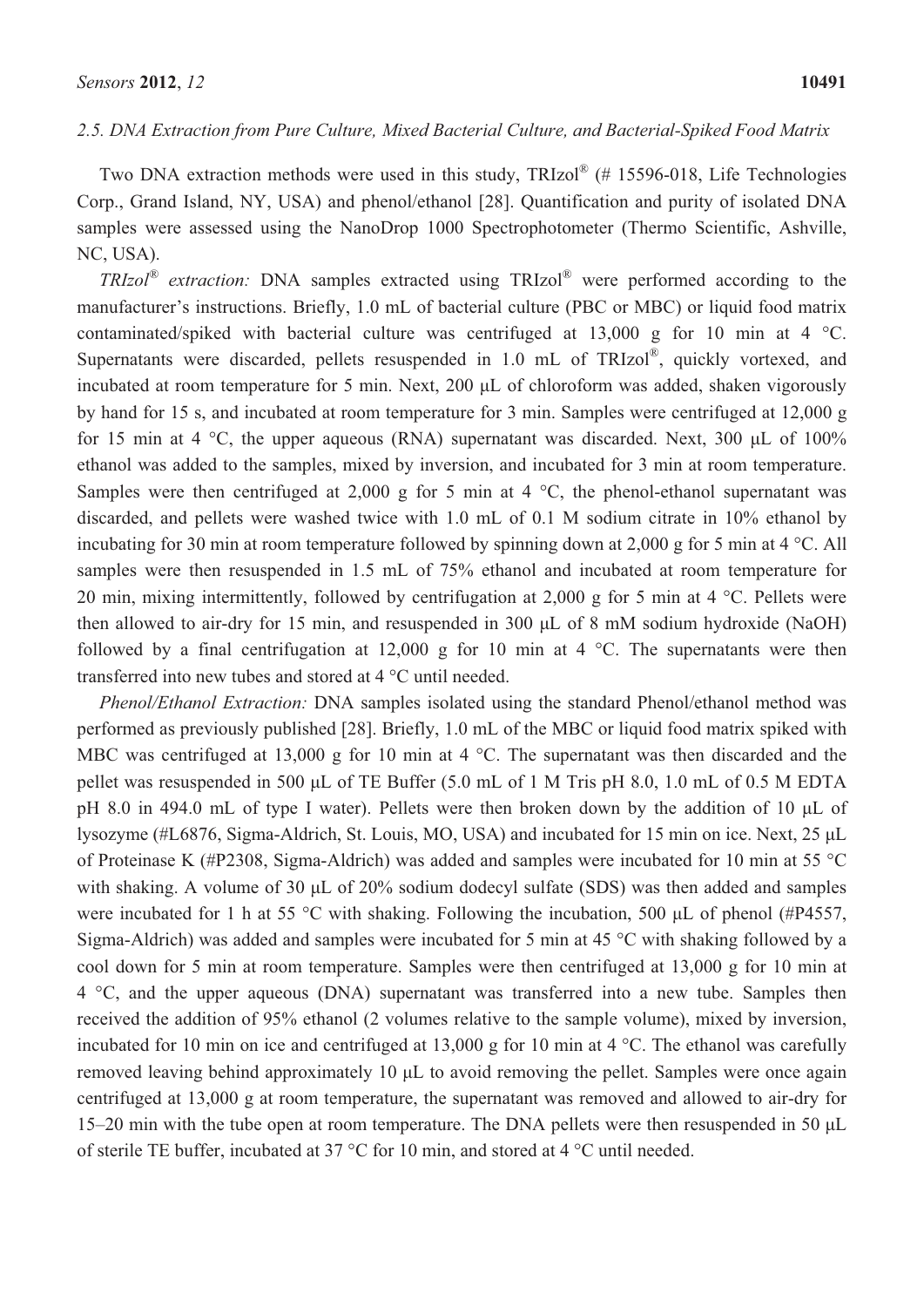### **3. Results**

In an effort to move away from using PCR amplification of DNAt samples, we used two different genomic DNA extraction methods, the commercially available reagent TRIzol® and the more economical phenol/ethanol extraction method [28], that can be used under resource limited settings. Using these two methods, genomic DNA to be used as DNAt was extracted from 1.0 mL aliquots of PBC, MBC, and liquid food matrix samples (2% milk or 100% orange juice) spiked with PBC or MBC. Both methods resulted in a useful yield of DNA, ranging from  $232-461$  ng/ $\mu$ L.

#### *3.2. AuNP-DNA Biosensor Detection of Genomic DNA Extracted from PBC and MBC*

With the successful extraction of genomic *S. enteritidis* DNAt using both extraction methods, we next explored the ability of the AuNP-DNA biosensor system to detect the non-PCR amplified genomic DNAt products. For these experiments, extracted genomic DNAt samples were diluted to three concentrations (3 ng/ $\mu$ L, 1 ng/ $\mu$ L, and 0.1 ng/ $\mu$ L), denatured, and then mixed with functionalized magnetic MNPs and AuNPs (both contained immobilized/conjugated ssDNA probes specific for the *Iel* insertion element of *S. enteritidis* on their surface), and allowed to hybridize to create a sandwich structure due to their specificity (Figure 1). Following hybridization, sandwich structures were isolated and washed using magnetic separation, and then added to individual electrode SPCE chips for DPV readout. Current peaks were observed between 0.30 and 0.35 V, the reduction peak of gold ions. We found that similar to the detection of PCR amplified DNAt (Figure 2A), the AuNP-DNA biosensor was also able to detect non-PCR amplified PBC extracted DNAt (Figure 2B). Although there was some variability between duplicate samples, the results demonstrated a trend in average differential peak values of  $5.0 \times 10^{-7}$  A,  $6.0 \times 10^{-6}$  A, and  $1.1 \times 10^{-5}$  A, for the various *S. enteritidis* PBC genomic DNAt concentrations (3 ng/ $\mu$ L, 1 ng/ $\mu$ L, and 0.1 ng/ $\mu$ L, respectively). In addition, the specificity of our AuNP-DNA biosensor was also revealed as the detection peak of our negative control, PCR amplified *B. anthracis* non-specific DNA (NS-DNA:  $3.0 \times 10^{-6}$ , 0.1 ng/ $\mu$ L) was found to be comparable to that of the H<sub>2</sub>O blank (2.5  $\times$  10<sup>-6</sup> A) (Figure 2A). Surprisingly, a hook effect was observed at the highest DNAt concentration tested, 3 ng/ $\mu$ L, in both the PCR amplified and non-PCR amplified DNAt detection, with detection peaks occurring at lower levels than those produced from the lower DNAt concentrations tested.

As the AuNP-DNA biosensor demonstrated the ability to detect freshly extracted non-PCR amplified genomic DNAt from a single purified bacterial culture (PBC), we next sought to determine if the biosensor could detect non-PCR amplified genomic DNAt from a mixed bacterial culture (MBC) sample. Fresh, PBCs of *S. enteritidis, E. coli*, and *S. boydii* were grown individually overnight at 37 °C, and mixed the following day into a MBC. The genomic DNAt was then extracted from the MBC using both the TRIzol® and phenol/ethanol extraction methods to generate the MBC DNAt, that was then hybridized with AuNPs and MNPs, and detected on the AuNP-DNA biosensor using DPV (Figure 3). Analogous to our previous findings using PBC, DNAt was distinguishable from the MBC extraction using both DNA extraction methods. Interestingly, we also observed a hook effect at the higher genomic DNAt concentration of 3 ng/ $\mu$ L, with a detection peak of 4.5  $\times$  10<sup>-5</sup> A, when using the TRIzol<sup>®</sup> method.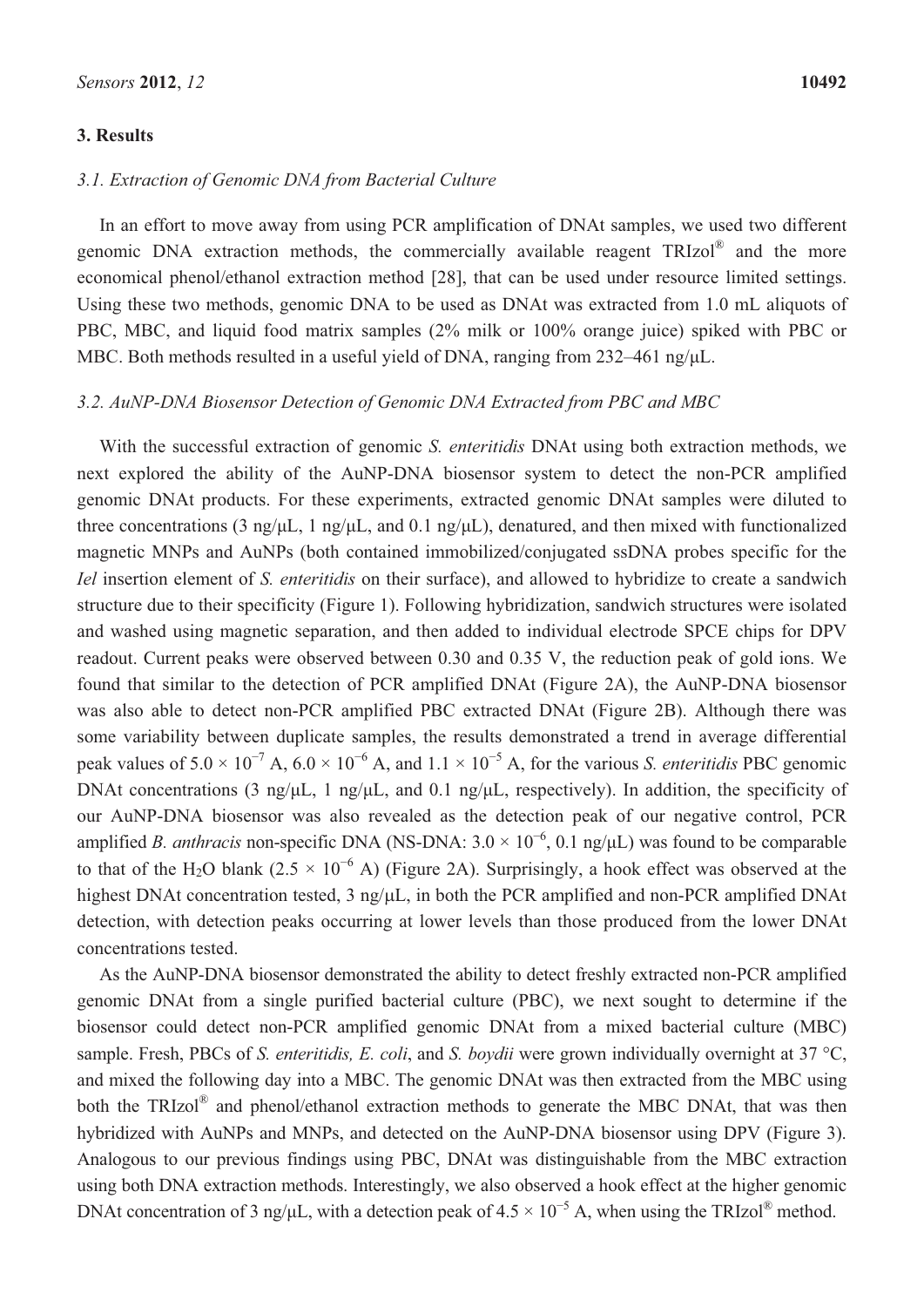**Figure 2.** AuNP-DNA biosensor detection of non-PCR amplified *S. enteritidis* genomic DNAt. (**A**) Differential pulse voltammogram of PCR-amplified DNAt from *S. enteritidis* at various concentrations. (**B**) DNAt concentration *vs.* average differential current peak values from the voltammogram in A. (**C**) Differential pulse voltammogram of TRIzol® extracted *S. enteritidis* genomic DNAt at various concentrations. (**D**) DNAt concentration *vs.* average differential current peak values from the voltammogram in C.  $H_2O$ , blank control; NS-DNA, non-specific PCR amplified *B. anthracis* DNAt (0.1 ng/µL) negative control; HCl, 1 M hydrogen chloride. Graphs represent the average value of duplicate samples for each condition. Error bars represent the standard deviation of the mean.

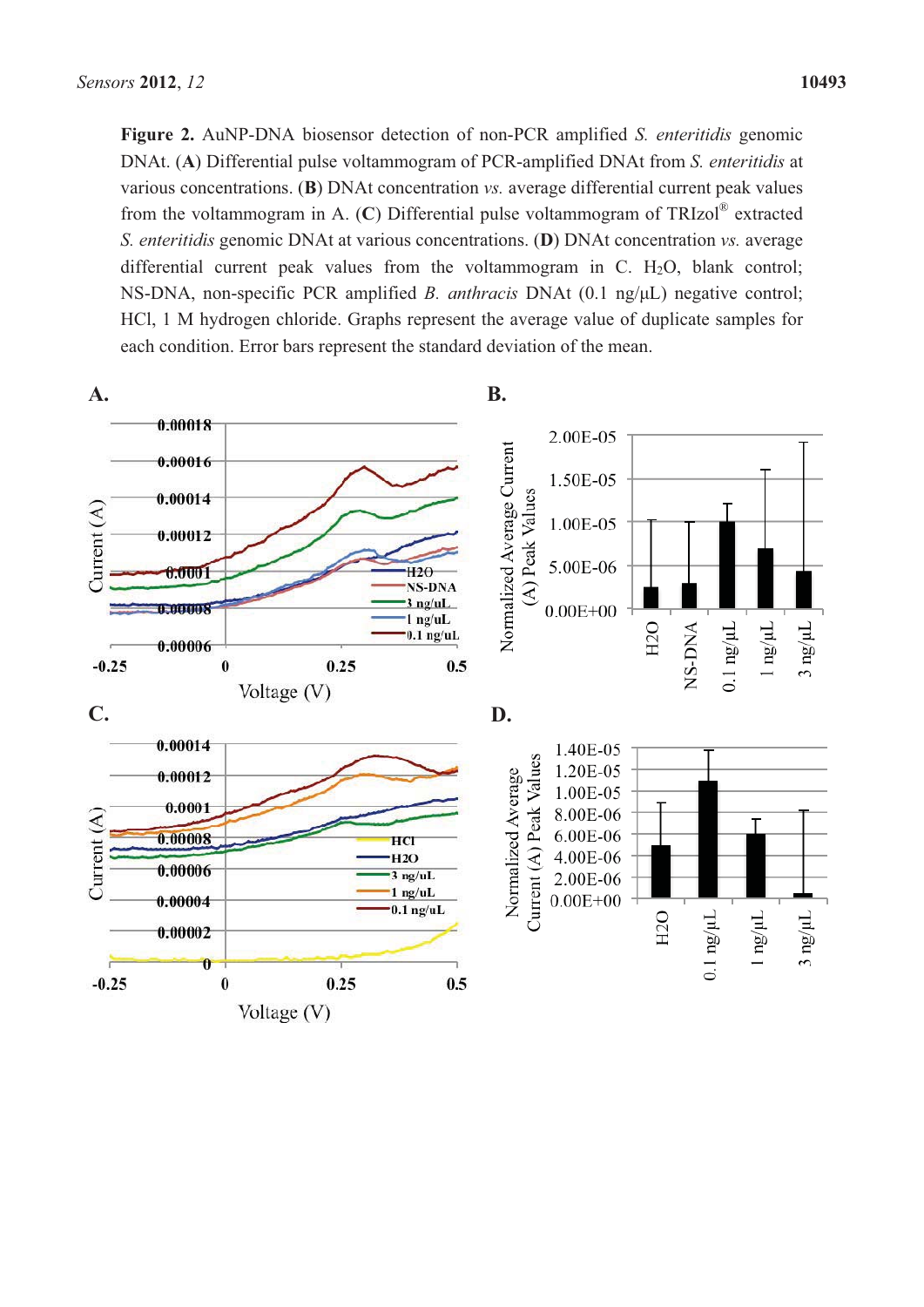**Figure 3.** Non-PCR amplified *S. enteritidis* genomic DNAt can be detected from a mixed DNA culture using the AuNP-DNA biosensor. Graphs represent the average differential current peak values *vs.* DNAt concentration. (**A**) TRIzol® extracted genomic DNAt from PBC and (**B**) phenol/ethanol extracted genomic DNAt from PBC. H<sub>2</sub>O, blank control; NS-DNA, non-specific PCR amplified *B. anthracis* DNAt (0.1 ng/μL) negative control; HCl, 1M hydrogen chloride. Graphs represent the average value of duplicate samples for each condition. Error bars represent the standard deviation of the mean.



*3.3. AuNP-DNA Biosensor Detection of Genomic DNA Extracted from Liquid Food Matrices* 

As the AuNP-DNA biosensor exhibited a trend towards the detection of non-PCR amplified genomic DNAt from PBC and MBC samples, we next determined if it could also detect non-PCR amplified genomic DNAt extracted from basic and acidic liquid food matrices spiked/contaminated with *S. enteritidis* PBC or MBC. We first spiked 9 mL samples of 2% milk (a basic food matrix, Figure 4A) and 100% orange juice (an acidic food matrix, Figure 5) with 1.0 mL of fresh, PBC of *S. enteritidis* at three bacterial concentrations:  $1.0^4$  cfu/mL (orange juice only),  $1.0^5$  cfu/mL and 1.0<sup>6</sup> cfu/mL. The spiked matrices were allowed to incubate at room temperature for 15 min before aliquoting a 1.0 mL sample of each for TRIzol® extraction of genomic DNAt. The DNAt samples were then hybridized with AuNPs and MNPs, and detected on the AuNP-DNA biosensor using DPV. The results display that the AuNP-DNA biosensor was also able to detect *S. enteritidis* genomic DNAt from PBC spiked basic and acidic food matrices at all levels of contamination (Figures 4A and 5).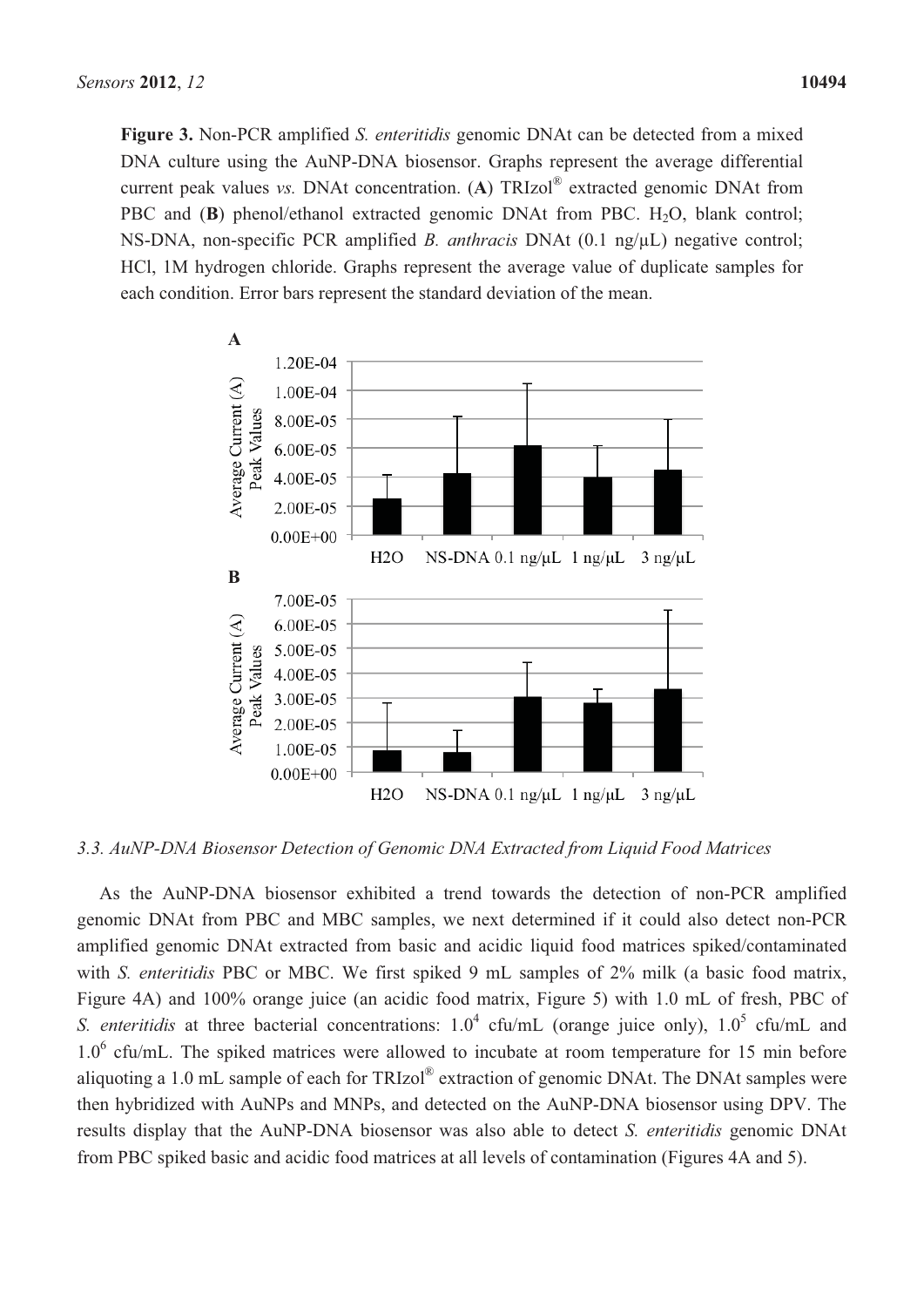**Figure 4.** Non-PCR amplified *S. enteritidis* genomic DNAt can be detected in basic liquid food matrices using the AuNP-DNA biosensor. Graphs represent the average differential current peak values *vs.* DNAt concentration. (**A**) TRIzol® extracted genomic DNAt from 2% milk spiked with PBC; (**B**) TRIzol® extracted genomic DNAt from 2% milk spiked with MBC;  $(C)$  Phenol/ethanol extracted genomic DNAt from  $2\%$  milk spiked MBC. H<sub>2</sub>O, blank control; NS-DNA, non-specific PCR amplified *B. anthracis* DNAt (0.1 ng/μL) negative control; HCl, 1M hydrogen chloride. Graphs represent the average value of duplicate samples for each condition. Error bars represent the standard deviation of the mean.



Following these results, we conducted similar contamination experiments using MBCs. Using 1.0<sup>5</sup> cfu/mL of MBC to spike 9 mL aliquots of both basic and acidic liquid food matrices, we extracted DNAt using both TRIzol<sup>®</sup> and the phenol/ethanol extraction methods for the basic liquid food matrix (Figures 4B and C), and only TRIzol® for the acidic food matrix (Figure 5). As previously observed, the lowest concentration of DNAt used,  $0.1$  ng/ $\mu$ L, resulted in the best detection as shown by the highest peak produced under all conditions used  $(4.4 \times 10^{-5} \text{ A TRIzol}^{\circ\circ}$  and  $2.6 \times 10^{-5} \text{ A}$  phenol from milk, and  $2.86 \times 10^{-5}$  A TRIzol<sup>®</sup> from orange juice). Likewise, the highest concentration tested,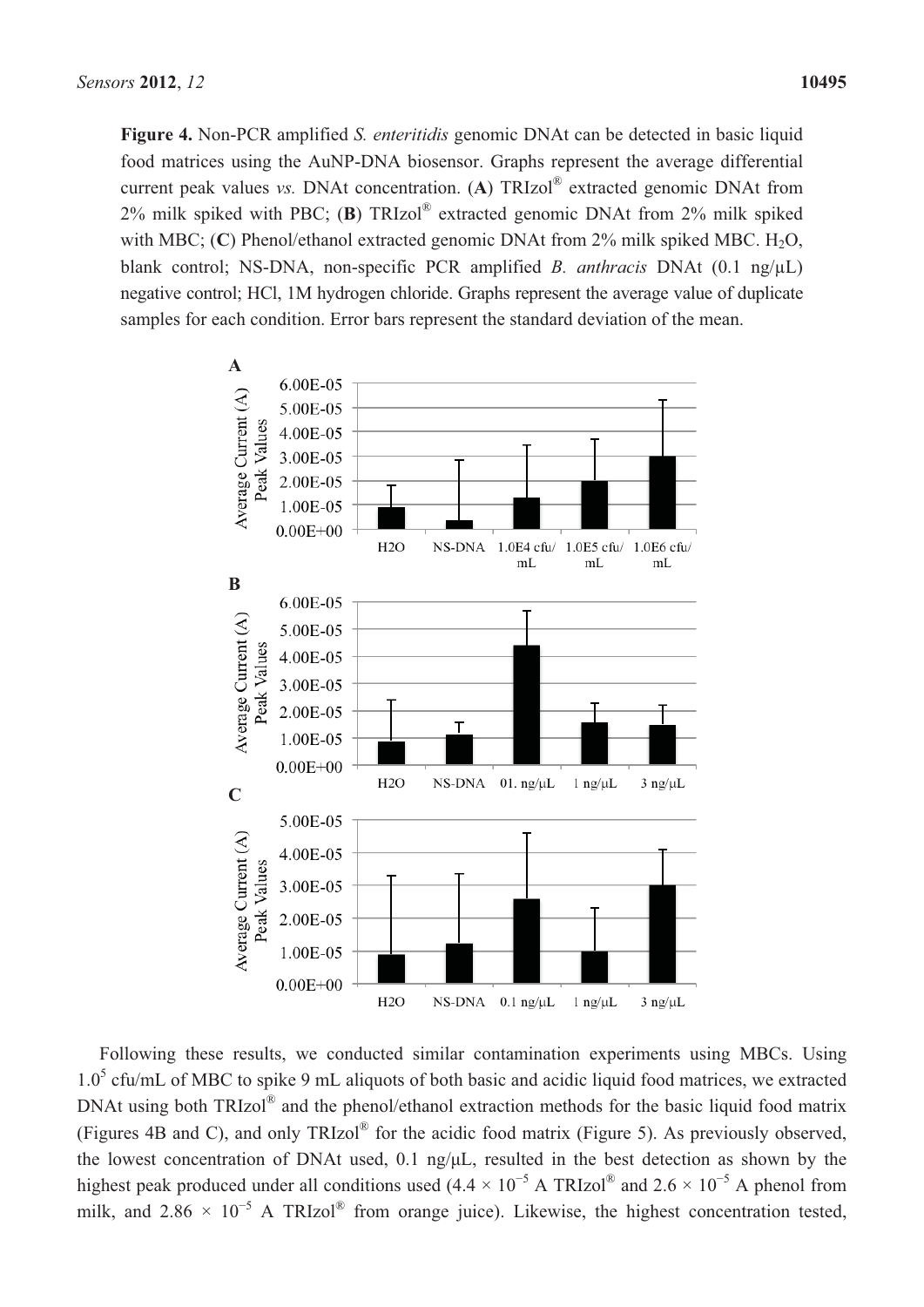3 ng/ $\mu$ L, resulted in the lowest peak detection values compared to both the 0.1 and 1 ng/ $\mu$ L concentrations from both of the TRIzol® MBC extracted DNAt samples (basic  $1.5 \times 10^{-5}$  A and acidic  $8.33 \times 10^{-6}$  A).

**Figure 5.** Non-PCR amplified *S. enteritidis* genomic DNAt can be detected in acidic liquid food matrices using the AuNP-DNA biosensor. Graphs represent the average differential current peak values *vs.* DNAt concentration attained from genomic DNAt extracted from PBC and MBC spiked orange juice.  $H_2O$ , blank control; NS-DNA, non-specific PCR amplified *B. anthracis* DNAt (0.1 ng/μL) negative control; HCl, 1M hydrogen chloride. Graphs represent the average value of duplicate samples for each condition. Error bars represent the standard deviation of the mean.



#### **4. Discussion**

In our previous study using PCR amplification of DNAt, we reported a sensitivity range of 7–700 ng/mL of DNAt for single pathogen detection using a AuNP-DNA biosensor [16]. As the use of PCR equipment and reagents can be costly and cumbersome when used both in the laboratory and in field settings, it is important to transition the biosensor detection system into a more environmentally durable application that can be useful for a multitude of settings, such as field and resource limited laboratory conditions. With that focus, this is the first study to demonstrate the *proof-of-concept* that a AuNP-DNA biosensor can detect freshly extracted non-PCR amplified genomic DNAt from PBC and MBC conditions. Most importantly, the AuNP-DNA biosensor can also detect non-PCR amplified genomic DNAt from PBC and MBC contaminated basic and acidic liquid food matrices. Equally, our preliminary data suggest that the sensitivity of detection achieved in this study fell within the previously reported PCR amplified detection range [16], as all of our current experiments demonstrated the highest detection of the non-PCR amplified genomic DNAt to be at the concentration of 1 ng/ $\mu$ L or 100 ng/mL, albeit variability within triplicate samples.

Although, we were able to detect the non-PCR amplified genomic *S. enteritidis* DNAt from all three DNAt concentrations tested, we found that the detection peaks showed an inverse correlation with increasing concentration. That is, there appeared to be a loss of sensitivity as the non-PCR amplified extracted DNAt concentration increased, as shown by the lowest peaks corresponding to the highest concentration of 3 ng/ $\mu$ L (3,000 ng/mL) tested. These results suggest that a hook effect might be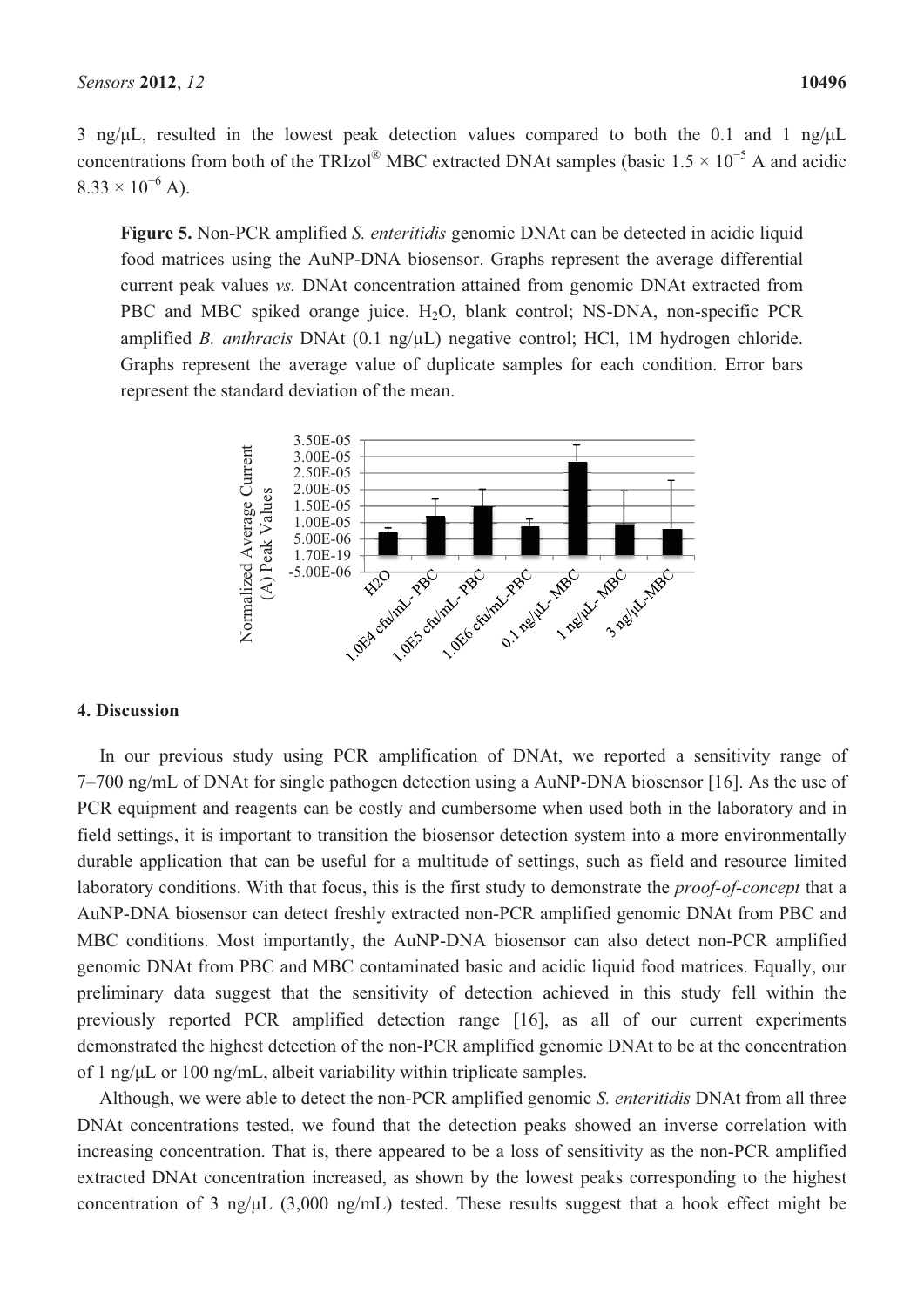occurring as the concentration of DNAt product increases. This increase in DNAt product could result in the over saturation of both the DNAt capturing AuNPs and MNPs, and consequently, the inhibition of the sandwich structure formation. A hook effect is a common occurrence in many biochemical assays, such as quantitative real time PCR and ELISA assays [29–33], that require the formation of a sandwich-like structure between two capturing molecules and a target ligand. During a hook effect, the concentration of the target ligand (e.g., DNA, chemical, or protein antigen) greatly exceeds the concentration of the capturing molecule (e.g., complementary DNA or protein antibody). This overabundance of target ligand saturates all the binding sites of the capturing molecules and does not allow the formation of the sandwich structure, resulting in a decreased or no detection (false negative) outcome of the reporting system. While we believe this event is occurring at the higher concentrations tested, in naturally occurring applications, samples being tested with DNA-based biosensors would not contain such high concentrations of DNAt (1,000 ng/mL or higher), and will often contain concentrations that are much lower (below 500 ng/mL), as most PCR amplified DNA detection methods are validated within this lower range.

#### **5. Conclusions**

Our current study is a first step towards establishing the *proof-of-concept* that a AuNP-DNA biosensor can be used for the detection of genomic pathogenic DNAt in both PBC, MBC and contaminated liquid food matrices without the use of expensive, time consuming and cumbersome PCR amplification. It is imperative that the development of all biosensors includes a wide range of applicability, especially for resource limited and field laboratory conditions. Consequently, future efforts will focus on expanding upon these preliminary findings and investigating if detection levels of non-PCR amplified DNAt with these AuNP-DNA biosensors can be achieved using lower concentrations of DNAt (7–50 ng/mL) that are on par with the lower detection sensitivity of PCR amplified DNAt detection. Equally, future efforts will focus on establishing the statistical variability of the detection mechanism of the AuNP-DNA biosensor and refining the DNA extraction methods, in anticipation that the system can one day be used in field settings. Similarly, it will be necessary to repeat these experiments in other food matrices, including other basic and acidic liquid environments and solid food matrices prone to *S. enteritidis* contamination, in order to establish the wider applicability of the AuNP-DNA biosensor. Detection of would-be pathogens, such as *S. enteritidis*, *E. coli,* and *S. boydii*, do not only cause accidental foodborne illnesses, but can also be used as the causative agent of full blown epidemics if used as bioterrorism instruments. AuNP-DNA biosensors may serve as an excellent rapid detection system in the prevention of such events.

#### **Acknowledgments**

This publication was developed under the 2010 DHS Summer Research Team Program for Minority Serving Institutions awarded by the U.S. Department of Homeland Security. The views and conclusions contained in this publication are those of the authors and should not be interpreted as necessarily representing the official policies, either expressed or implied, of the U.S. Department of Homeland Security. The Department of Homeland Security does not endorse products or commercial services mentioned in this publication. The authors wish to acknowledge Deng Zhang, Barbara C.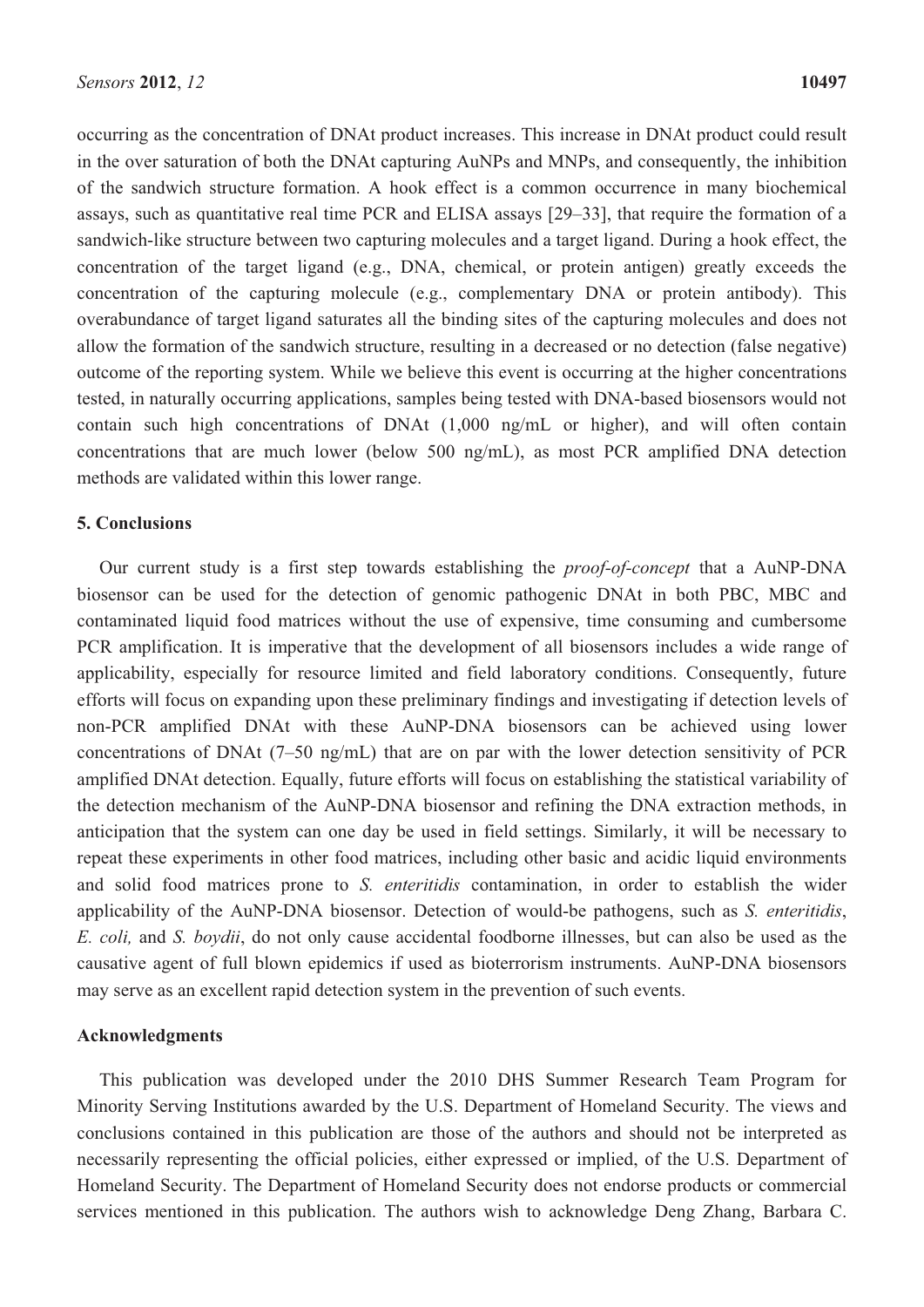Cloutier, Edith Torres-Chavolla, Michael J. Anderson, and Emma B. Setterington for all of their invaluable experimental and intellectual contributions to this study. We would also like to thank Shannon K. McGraw for her editing contributions.

## **References**

- 1. Hughes, J.M.; Gerberding, J.L. Anthrax bioterrosim: Lessons learned and future directions. *Emerg. Infect. Dis.* **2002**, *8*, 1013–1014.
- 2. USA Food and Drug Administration, HACCP Principles. Avaialble online: http://www.fda.gov/Food/FoodSafety/HazardAnalysisCriticalControlPointsHACCP/HACCPPrinc iplesApplicationGuidelines/default.htm (accessed on 31 May 2012).
- 3. Robinson-Dunn, B. The microbiology laboratory's role in response to bioterroism. *Arch. Pathol. Lab. Med.* **2002**, *126*, 291–294.
- 4. Tsoka, S.; Gill, A.; Brookman, J.L.; Hoare, M. Rapid monitoring of virus-like particles using an optical biosensor: A feasibility study. *J. Biotechnol.* **1988**, *63*, 147–153.
- 5. Ding, C.; Zhang, Q.; Lin, J.-M.; Zhang, S.S. Electrochemical detection of DNA hybridization based on bio-bar code method. *Biosens. Bioelectron.* **2009**, *24*, 3140–3143.
- 6. Mathew, F.P.; Alocilja, E.C. Porous silicon-based biosensor for pathogen detection. *Biosens. Bioelectron.* **2005**, *20*, 1656–1661.
- 7. Pal, S.; Alocilja, E.C.; Downes, F.P. Nanowire labeled direct-charge transfer biosensor for detecting Bacillus species. *Biosens. Bioelectron.* **2007**, *22*, 2329–2336.
- 8. Pal, S.P.; Ying, W.; Alocilja, E.C.; Downes, F.P. Sensitivity and specificity performance of a direct-charge transfer biosensor for detecting *Bacillus cereus* in selected food matrices. *Biosys. Eng. J.* **2008**, *99*, 461–468.
- 9. Pal, S.; Alocilja, E.C. Electrically active polyaniline coated magnetic (EAPM) nanoparticle as novel transducer in biosensor for dection of *Bacillus anthracis* spores in food samples. *Biosens. Bioelectron.* **2009**, *24*, 1437–1444.
- 10. Pal, S.; Alocilja, E.C. Electrically active magnetic nanoparticles as novel concentrator and electrochemical redox transducer in *Bacillus anthracis* DNA detection. *Biosens. Bioelectron.* **2010**, *26*, 1624–1630.
- 11. Poonam, P.; Deo, N. Current correlation functions for chemical sensors based on DNA decorated carbon nanotube. *Sens. Actuators B Chem.* **2008**, *135*, 327–335.
- 12. Setterington, E.B.; Alocilja, E.C. Rapid electrochemical detection of polyaniline-labeled *Escherichia coli* O157:H7. *Biosens. Bioelectron.* **2011**, *26*, 2208–2214.
- 13. Wang, J.; Zhang, S.; Zhang, Y. Fabrication of chronocoulometric DNA sensor based on gold nanoparticles/poly (L-lysine) modified glassy carbon electrode. *Anal. Biochem.* **2010**, *396*, 304–309.
- 14. Zhang, D.; Alocilja, E.C. Characterization of nano-porus silicon-based DNA biosensor for the detection of *Salmonella Enteritidis*. *IEEE Sens. J.* **2008**, *8*, 775–780.
- 15. Zhang, D.; Carr, D.J.; Alocilja, E.C. Fluorescent bio-barcode DNA assay for the detection of *Salmonella enterica* serovar Enteritidis. *Biosens. Bioelectron.* **2009**, *24*, 1377–1381.
- 16. Zhang, D.; Huarng, M.C.; Alocilja, E.C. A multiplex nanoparticle-based bio-barcode DNA senosr for the simultaneous detection of multiple pathogens. *Biosens. Bioelectron.* **2010**, *26*, 1736–1742.